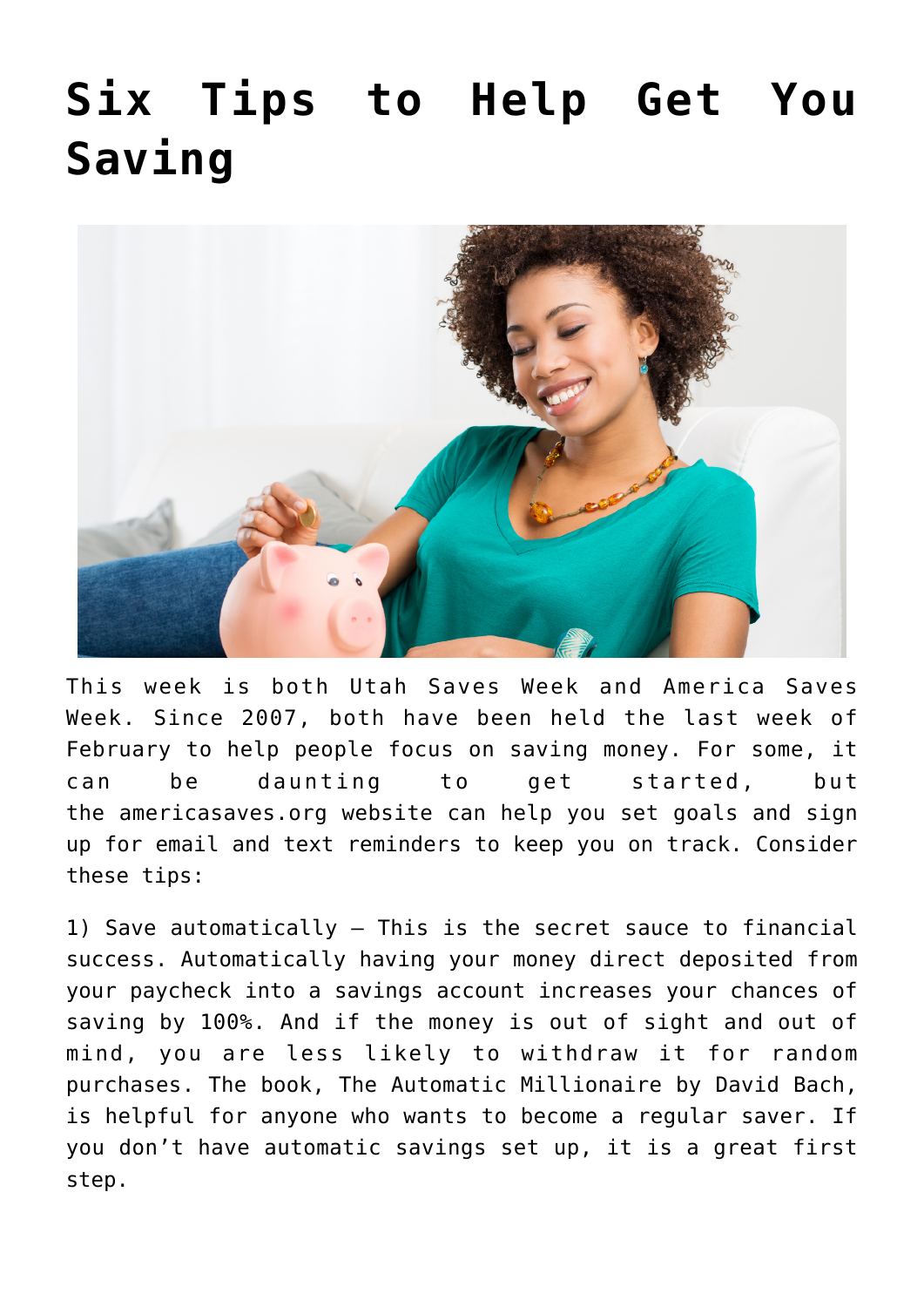2) Save for the unexpected opportunity  $-$  We talk a lot about saving for an emergency, but what about saving for an unexpected opportunity as well? When you have money set aside for the unexpected, whether it be an emergency or an opportunity, you'll have a stash of cash ready to go. Take the automatic savings you just set up and put some away for the unexpected.

3) Save to retire – We spend most of our lives working in order to pay for our house, food, cars, entertainment, etc., but putting yourself first and saving money for your future is also a wise move. One way to do this is to set up your retirement contribution so it is a certain percentage of your income. That way, as your income increases, so does the amount you contribute to retirement, all without you even noticing.

4) Save by reducing debt – If automatic savings is the secret sauce for financial success, reducing your debt is definitely the cherry on top. Paying down debt frees up money that was going toward interest. Check out [www.powerpay.org](http://www.powerpay.org/) for a free tool that helps you create a self-directed debt elimination plan using "power" or "snowball" payments. You'll be amazed at how quickly you can pay down debt and free up money for savings.

 $\Box$ 

5) Save as a family – Make saving a family affair. Talking to your kids about money and empowering them to make good financial decisions is not something you will ever regret. No parent has ever said, "I taught my child to save too much money!" Setting a goal as a family to save for something fun you all want to do together can create a lasting impact on your children. Even if you don't have children and it is just you and a significant other, setting goals together can help you achieve financial success, have fun together, and give you built-in accountability to reach your goals.

6) Save for college – Make education savings simple by investing in a college savings plan like [my529, Utah's](http://www.my529.org/)